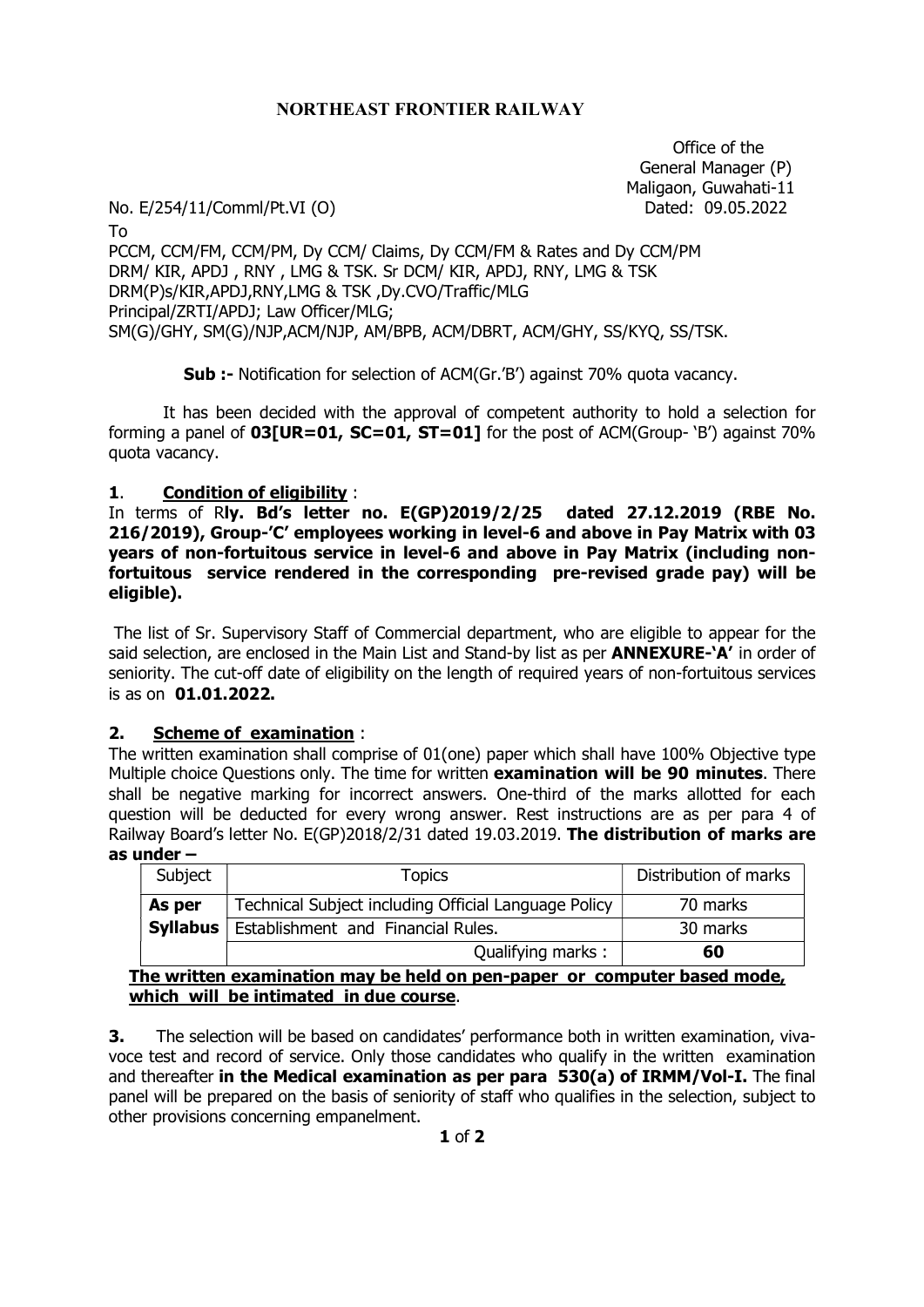4. Provision of Best amongst failures---- In terms of Railway Board's letter no. 2004-E(SCT)I/25/20 dated 31.07.2013, it is clarified that the Group 'B' post of ACM in the Transportation(Commercial) Department shall be treated as a Non-Safety category post when the selections are conducted stream-wise for applicability of the scheme of "Best amongst failures."

5. It may be noted that the question paper will be bi-lingual, i.e., English & Hindi. In case any ambiguity, English version will prevail.

6. The controlling officers are requested to notify this widely amongst the staff as per list enclosed as ANNEXURE-'A' (taking clear acknowledgement from all the staff in the enclosed list) and obtain their written Willingness/Unwillingness individually in the prescribed proforma (enclosed as **Annexure-'B'**) and forward the same to the undersigned, so as to reach this office on or before 27.05.2022, without fail. The cut off date of receiving the applications from the staff by the controlling officers is 24.05.2022. If no option (Willingness/Unwillingness) is received from any staff within the target date it will be presumed that the staff is unwilling to appear in the above selection and in that case, willing staff from the bottom of the seniority list will be given chance to appear in the above selection.

**7.** The filled up applications should be scrutinized properly by concerned Personnel department with the service records to avoid any factual errors and future complications. The caste certificate (SC/ST) should also be verified carefully.

8. If any representation is received from any staff against the integrated seniority position shown in the list vide **ANNEXURE-'A'** or any other particulars shown therein, all such representations should be forwarded to the undersigned on or before 27.05.2022 positively. No representation against the integrated seniority position will be entertained at a later date.

9. The Pre-selection coaching for eligible/willing (SC/ST) candidates will be arranged by the department concerned in due course of time.

10. A copy of syllabus is enclosed as **Annexure-'C'** for wide circulation amongst the staff concerned.

11. The willing staff (whoever submits willingness within the target date) should be advised to keep themselves in readiness to appear in the written examination at short notice. However, a formal letter in regard to the date of written examination will be issued from this office after finalizing the list of eligible/willing staff in order of seniority.

## [Candidates may visit the website www.nfr.indianrailways.gov.in for downloading the application form]

DA: (i) List of candidates (**ANNEXURE-'A'**)

- (ii) Proforma of application (**ANNEXURE-'B'**). (A. Gogoi)
- (iii) Syllabus (ANNEXURE-'C'). Asstt. Personnel Officer(GAZ)

.

for General Manager(P)

Copy to :-

(i) PS-II to PCCM – for kind information of PCCM

for General Manager(P)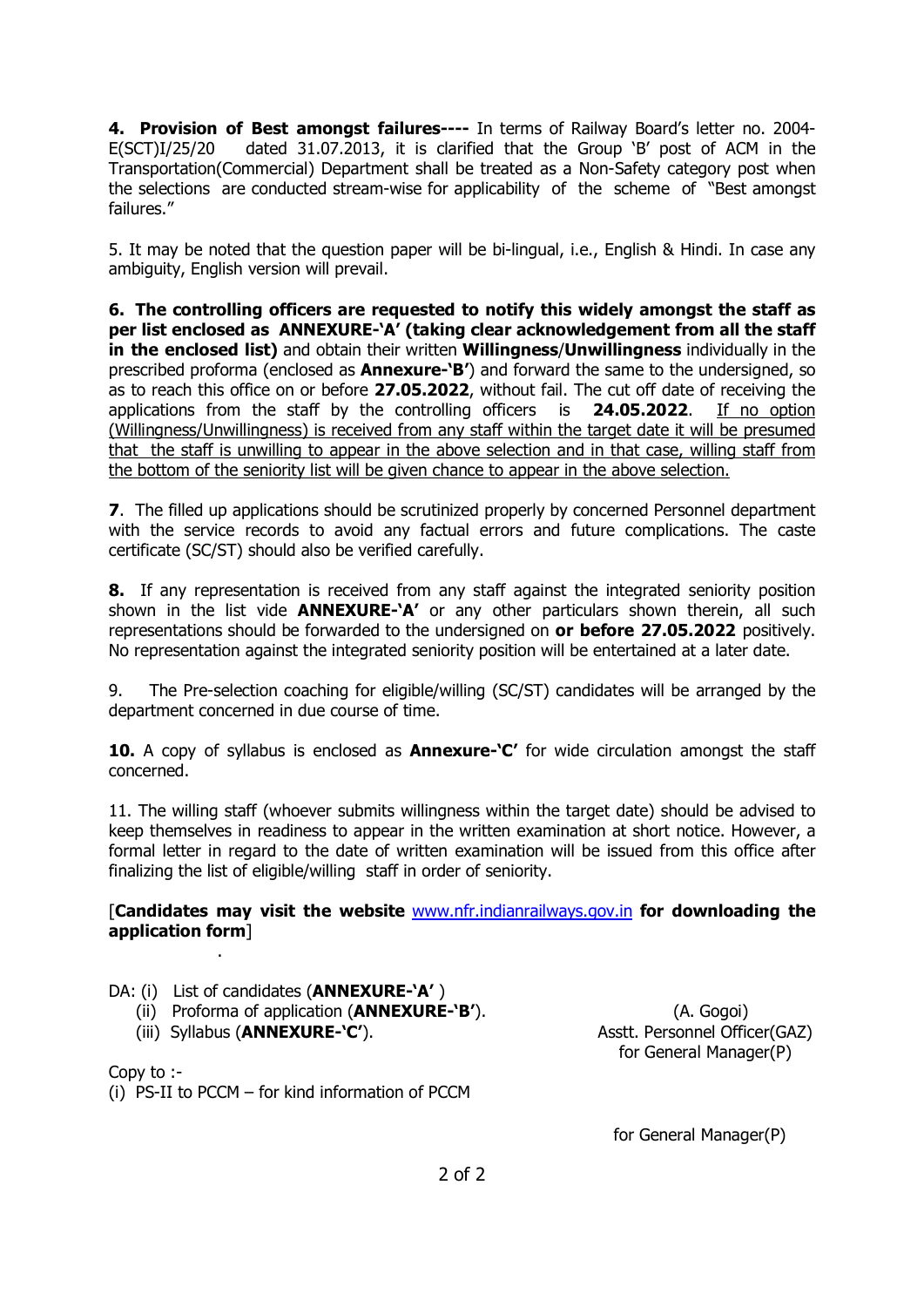List of candidates as per seniority for selection for the post of ACM(Gr.-'B') -70%. Main List

| S/No. | Name of the staff (S/Shri) | Designation      | Working under  |
|-------|----------------------------|------------------|----------------|
|       | Ghanashyam Ram (SC)        | <b>CLA/KIR</b>   | DRM(C)/KIR     |
|       | Atul Kr. Singh             | CS/KIR           | DRM(C)/KIR     |
| 3     | A. K. Das (SC)             | Ch.OS/CCM/Claims | CCM/Claims/MLG |
| 4     | Bandhan Oraon (ST)         | CS/NJP           | SM(G)/NJP      |
| 5     | Tapan Ch. Das (SC)         | Ch.OS/CCM/G/MLG  | CCM/G/MLG      |
| 6     | G. C. Baishya (SC)         | <b>CCMI/MLG</b>  | CCM/FM/MLG     |
|       | Subrata Chaki              | Ch.OS/KIR        | Sr.DCM/KIR     |
| 8     | B. K. Basak                | <b>CCMI/KIR</b>  | Sr.DCM/KIR     |
| 9     | Dambrudhar Saikia (ST)     | <b>CRS/DBRG</b>  | Sr.DCM/TSK     |
| 10    | J. J. Lakra (ST)           | Ch.OS/KIR        | Sr.DCM/KIR     |

#### Stand-by List

| S/No            | Name of the staff (S/Shri) | Designation           | Working under        |
|-----------------|----------------------------|-----------------------|----------------------|
| $\mathbf{1}$    | Dhiraj Deka                | Comml.Supdt./RNY      | Sr.DCM/RNY           |
| $\overline{2}$  | Samarandra Chanda          | CTTI/APDJ             | Sr.DCM/APDJ          |
| $\overline{3}$  | Sonwan Kisku (ST)          | <b>CS/MLFC</b>        | Sr.DCM/KIR           |
| 4               | Partha Bhowmick            | <b>CRS/SCRB</b>       | ACM/NJP              |
| $\overline{5}$  | A. K. Biswas (SC)          | Ch.OS/KIR             | Sr.DCM/KIR           |
| $\overline{6}$  | S. K. Bhuyan               | <b>CCMI/MLG</b>       | <b>CCM/FM/MLG</b>    |
| 7               | Arup Deka                  | CS/Jirania/Tripura    | ACM/BPB              |
| 8               | P. K. Chakraborty          | CS/GHY                | SM(G)/GHY            |
| 9               | Rupjyoti Bhuyan            | CS/KYQ                | SS/KYQ               |
| 10              | D. K. Paswan (SC)          | Ch.OS/KIR             | Sr.DCM/KIR           |
| 11              | J.C. Rabha (ST)            | <b>CCMI/MLG</b>       | CCM/FM/MLG           |
| 12              | Diganta Baishya (SC)       | Comml.Supdt./RNY      | Sr.DCM/RNY           |
| 13              | D. H. Yadav                | CS/KIR                | Sr.DCM/KIR           |
| 14              | G. P. Choudhury            | <b>CRS/KIR</b>        | Sr.DCM/KIR           |
| 15              | Pritimay Choudhury         | CS/NJP                | SM(G)/NJP            |
| 16              | Raju Majumder              | <b>CCMI/MLG</b>       | CCM/FM/MLG           |
| 17              | U. Majumder(SC)            | CCMI/APDJ             | Sr.DCM/APDJ          |
| 18              | H. Sonowal (ST)            | <b>CCMI/TSK</b>       | <b>DCM/TSK</b>       |
| 19              | Manoj Kumar                | <b>CCMI/MLG</b>       | CCM/FM/MLG           |
| 20              | Pratul Baishya(SC)         | <b>CCMI/MLG</b>       | CCM/PM/MLG           |
| 21              | Kamlesh Kumar (SC)         | CTI/KIR               | Sr.DCM/KIR           |
| 22              | R. K. Laskar (ST)          | <b>CCMI/CCM/Rates</b> | CCM/Rates/MLG        |
| 23              | A. K. Misra                | CCMI/CCM/Rates        | <b>CCM/Rates/MLG</b> |
| 24              | R. P. Paswan (SC)          | CS/KIR                | Sr.DCM/KIR           |
| 25              | Smt. Sanchita              | CRS/NJP               | Sr.DCM/KIR           |
| 26              | S. S. Ram Bhagat (ST)      | CS/JBN                | Sr.DCM/KIR           |
| 27              | Rajeswar Das (SC)          | CLA/CCM/FM/MLG        | CCM/FM/MLG           |
| 28              | Dipankar Sarkar (ST)       | CLA/CCM/FM/MLG        | CCM/FM/MLG           |
| 29              | Dileep Kr. P.T. (SC)       | CLA/CCM/FM/MLG        | CCM/FM/MLG           |
| 30              | Samir Dastidher            | CRS/JTTN              | Sr.DCM/TSK           |
| $\overline{31}$ | Lakhya Hazarika (ST)       | <b>CRS/TSK</b>        | Sr.DCM/TSK           |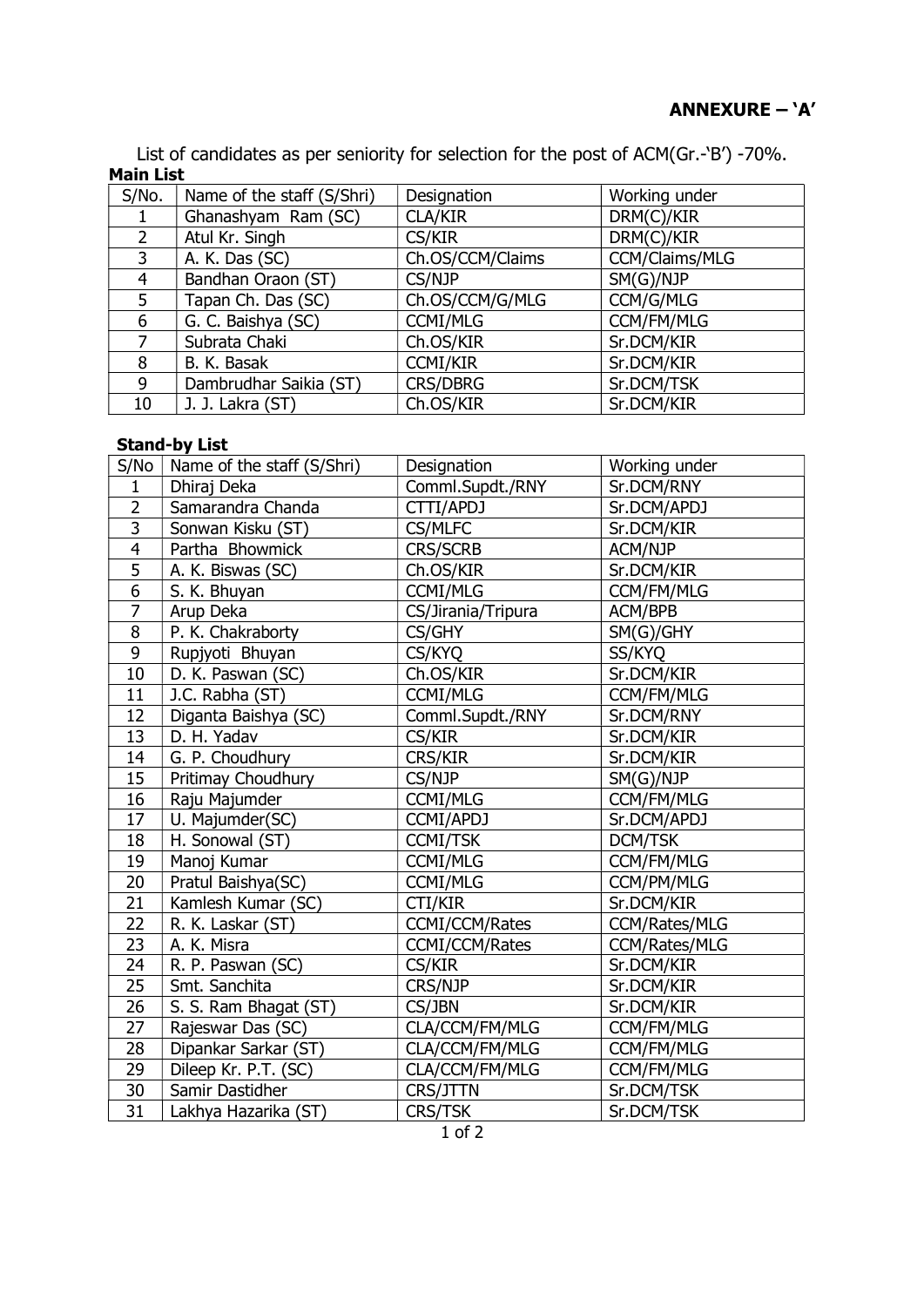| S/No | Name of the staff (S/Shri) | Designation        | Working under   |
|------|----------------------------|--------------------|-----------------|
| 32   | Dilip Ch. Das (SC)         | <b>CRS/DBRT</b>    | <b>ACM/DBRT</b> |
| 33   | Shailendra Roy             | <b>CRS/KIR</b>     | Sr.DCM/KIR      |
| 34   | Alok Kumar                 | CRS/JBN            | Sr.DCM/KIR      |
| 35   | Barun Mitra                | <b>CRS/DHH</b>     | Sr.DCM/KIR      |
| 36   | Shyamal Paul               | <b>CRS/NCB</b>     | Sr.DCM/APDJ     |
| 37   | D. K. Kshetry (SC)         | CTI/RGJ            | Sr.DCM/APDJ     |
| 38   | Goutam Dutta               | CRS/COB            | Sr.DCM/APDJ     |
| 39   | G. G. Roy                  | CCMI/CCM/FM/MLG    | CCM/FM/MLG      |
| 40   | Chandan Das (SC)           | Comml. Supdt./DDNI | Sr.DCM/RNY      |
| 41   | Smt. Poreenita Hazarika    | <b>CRS/TSK</b>     | SS/TSK          |

2 of 2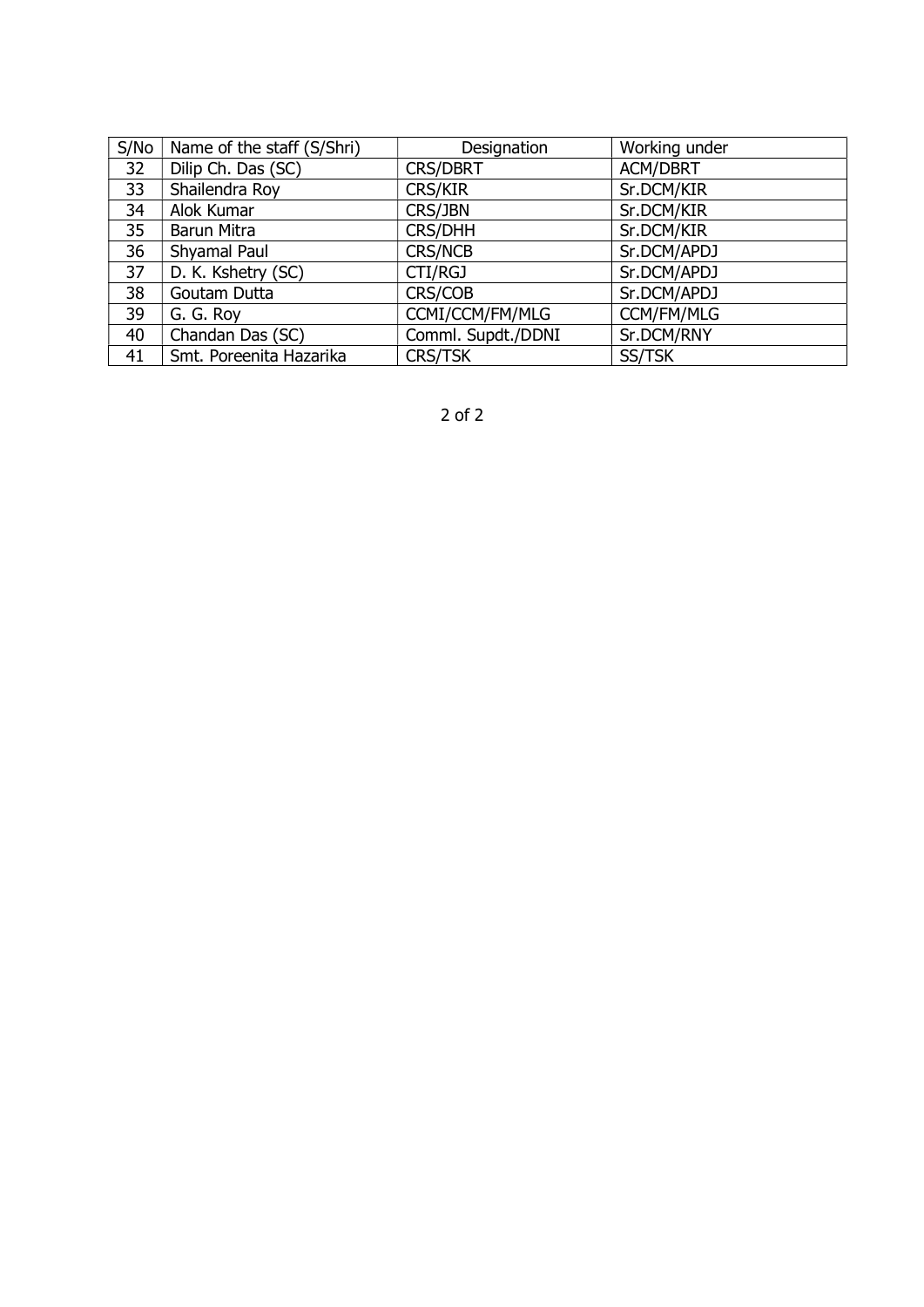# ANNEXURE-'B'

| PROFORMA OF APPLICATION TO BE FILLED-UP BY THE STAFF FOR THE POST OF                                                                                                                                                                                                                                                                                                                                                                                                                                                                                                                                                                                                                                                                                                                                                                                                                                                                                                                       |
|--------------------------------------------------------------------------------------------------------------------------------------------------------------------------------------------------------------------------------------------------------------------------------------------------------------------------------------------------------------------------------------------------------------------------------------------------------------------------------------------------------------------------------------------------------------------------------------------------------------------------------------------------------------------------------------------------------------------------------------------------------------------------------------------------------------------------------------------------------------------------------------------------------------------------------------------------------------------------------------------|
| ACM (GROUP 'B') AGAINST -70% QUOTA VACANCY<br>Paste recent<br>(Ref :- This office Notification No.E/254/11/Comml/Pt.VI(O) dated 09.05.2022)<br>Passport size<br>Photo                                                                                                                                                                                                                                                                                                                                                                                                                                                                                                                                                                                                                                                                                                                                                                                                                      |
|                                                                                                                                                                                                                                                                                                                                                                                                                                                                                                                                                                                                                                                                                                                                                                                                                                                                                                                                                                                            |
| 1. Name in full (in Block letter) :-                                                                                                                                                                                                                                                                                                                                                                                                                                                                                                                                                                                                                                                                                                                                                                                                                                                                                                                                                       |
| 2. Designation & station<br><u> 1989 - Johann Barbara, martin amerikan basar dan berasal dalam basa dalam basar dalam basar dalam basa dalam</u><br>3. Working under<br><u> 1989 - Johann Barn, mars ann an t-Amhain ann an t-Amhain an t-Amhain ann an t-Amhain an t-Amhain ann an t-Amh</u><br>4. Educational qualification<br>5. Date of Birth<br>6. Date of appointment<br>(a) as Apprentice<br>÷.<br><u> Alexandria (Carlos Compositor Carlos Compositor Carlos Carlos Carlos Carlos Carlos Carlos Carlos Carlos Carlos Carlos Carlos Carlos Carlos Carlos Carlos Carlos Carlos Carlos Carlos Carlos Carlos Carlos Carlos Carlos Carl</u><br>(b) on Regular Basis<br>7. Date of Regular promotion to the following grades $-$<br>8. P.F.No./New Pension A/C.No.<br>$\sim$<br><u> 1990 - Johann Barbara, martin a</u><br>9. Whether the candidate belongs to SC/ST community :- _____<br>YES/NO. If YES whether SC/ST (attach Caste Certificate duly attested by the Gazetted officer) |
|                                                                                                                                                                                                                                                                                                                                                                                                                                                                                                                                                                                                                                                                                                                                                                                                                                                                                                                                                                                            |
| 10. Contact no.                                                                                                                                                                                                                                                                                                                                                                                                                                                                                                                                                                                                                                                                                                                                                                                                                                                                                                                                                                            |
| 12. Whether <b>Willing/Unwilling</b> to appear in the selection ______________________<br><b>DECLARATION BY THE CANDIDATE:-</b><br>I do hereby declare that the above particulars furnished by me are true to the best of my<br>knowledge and belief and I further undertake that in the event of any entry above is incorrect<br>or not in order, my candidature shall liable to be cancelled at any stage during pendency of the<br>above selection.                                                                                                                                                                                                                                                                                                                                                                                                                                                                                                                                     |
| DATE:<br>SIGNATURE OF THE CANDIDATE<br>Forwarding of application(filled-in) furnished by the candidate by his/her Controlling officer:-<br>The proforma of Bio-data filled-in by the candidate, Shri/Smt.<br>the respective Cadre(Personnel Branch) officer for verification with the service records available<br>in office and for onward transmission to the General Manager(P)/Maligaon.                                                                                                                                                                                                                                                                                                                                                                                                                                                                                                                                                                                               |
| Date:<br>Signature of the Controlling Officer<br>(with Official Seal & Date)<br>Certificate to be furnished by the Cadre controlling (Personnel Branch) officer:-                                                                                                                                                                                                                                                                                                                                                                                                                                                                                                                                                                                                                                                                                                                                                                                                                          |
| It is certified that the service particulars furnished by Shri/Smt.                                                                                                                                                                                                                                                                                                                                                                                                                                                                                                                                                                                                                                                                                                                                                                                                                                                                                                                        |
| Designation ___________________, through the above proforma (Bio-data), have been verified<br>with his service records and found correct and it has now been forwarded to GM(P)/MLG for                                                                                                                                                                                                                                                                                                                                                                                                                                                                                                                                                                                                                                                                                                                                                                                                    |

further necessary action.

 Signature of the Cadre Controlling (Personnel Branch) Officer (with Official Seal & Date)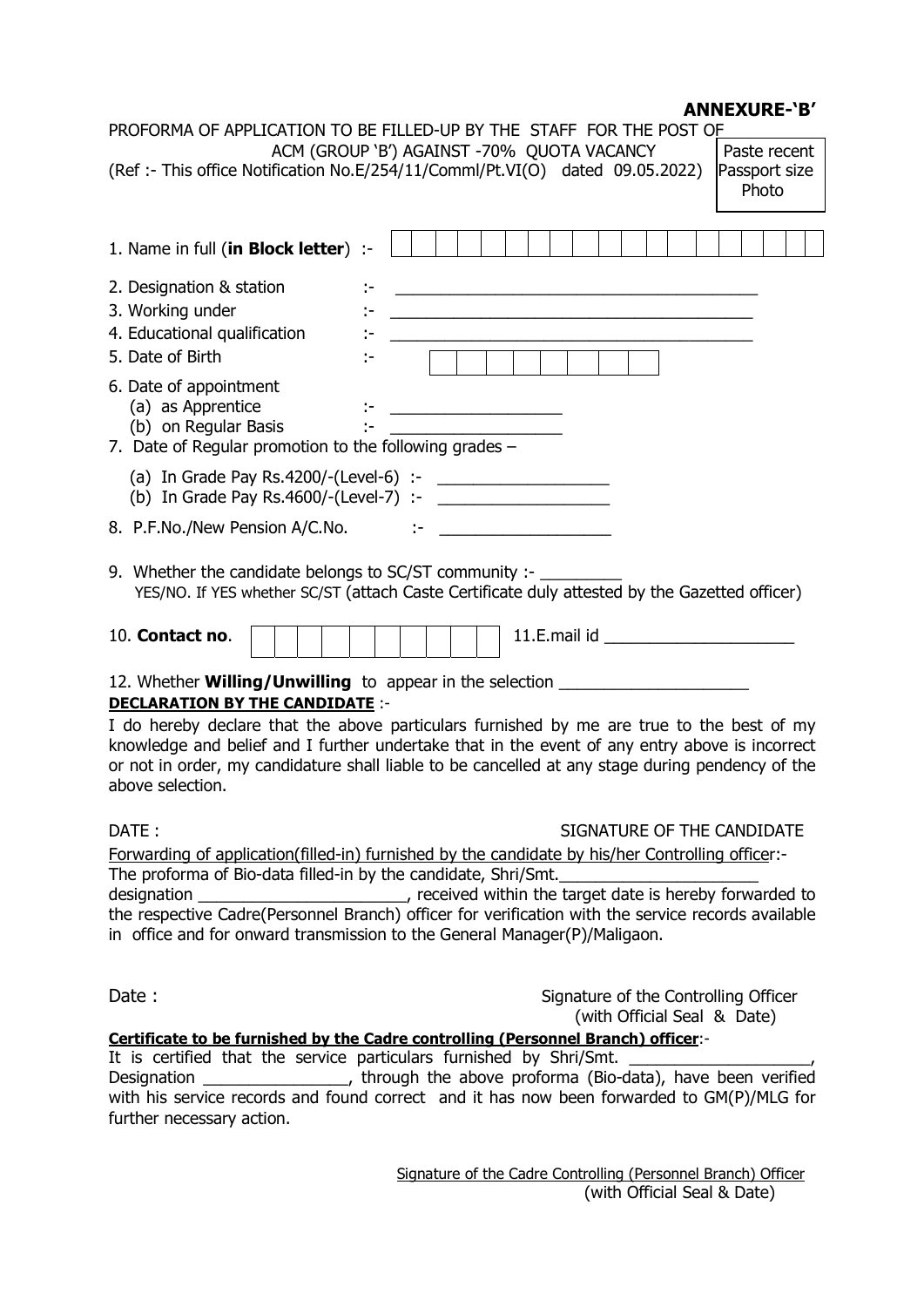#### SYLLABUS ON PROFESSIONAL PAPER IN CONNECTION WITH ACM(GROUP-'B') SELECTION -70%

#### TRAFFIC (COMMERCIAL)

- Booking of Goods Traffic Forwarding notes, Registration of indents, allotment rating and routing, misdeclaration, RR, weighment including punitive charges for overloading, empty tare weighment, classification of goods, loading and unloading including transhipment, free time for loading and unloading, booking of animals, dangerous and offensive goods, military traffic, RMC etc., different charges like demurrage, wharfage, stacking, stabling etc.
- Freight Incentive Schemes, Terminal Management System, Goods shed working, Trainload benefit, quick transit service, container service, loadability of wagons, higher capacity routes, investment schemes like WIS, TIELS Dynamic Pricing Policy.
- Out Agencies, City Booking Offices and other Ancillary services.
- Commercial Inspection.
- Siding-assisted and private siding-rules-charges-Liberalised Siding Policy.
- Dedicated Freight Corridor.
- Other recent policy changes regarding freight.
- Sealing and labelling of wagons-delay in transit-diversion of wagon load traffic- disposal of seal defective wagons-transport of small traffic-repacking sheds and transhipment points.
- Delivery of consignments-undercharges-overcharges-refund of over charges- delivery of consignment short of destination-disposal of consignments- over- carried- disposal of unclaimed and unconnected consignments.
- Station outstanding; Realisation and its clearance.
- Marketing and Sales activities at the level of Divisions and Headquarters Claims prevention and claims statistics - public relations on railways-public complaints and their disposal-liability of railways in case of accident to a passenger train.
- Coordination of functions of various consultative committees at national, zonal and divisional levels.
- Liability of Railways as Carriers of goods and animals.
- Catering and vending services, Book stalls etc.
- Indian Railways Conference Association its functions.
- Commercial Statistics their usefulness.
- Indian Railways' Act-chapters relating to traffic facilities working of railways, responsibility of railways as carriers and penalties and offences.
- Various ticketing schemes Tatkal rules, concept of e-tickets, I-tickets Schemes of Frequent Travel (SOFT), tickets through ATMs, Reservation and refund rules.
- Railway Claims Tribunal Act and functioning of RCT and RRT.